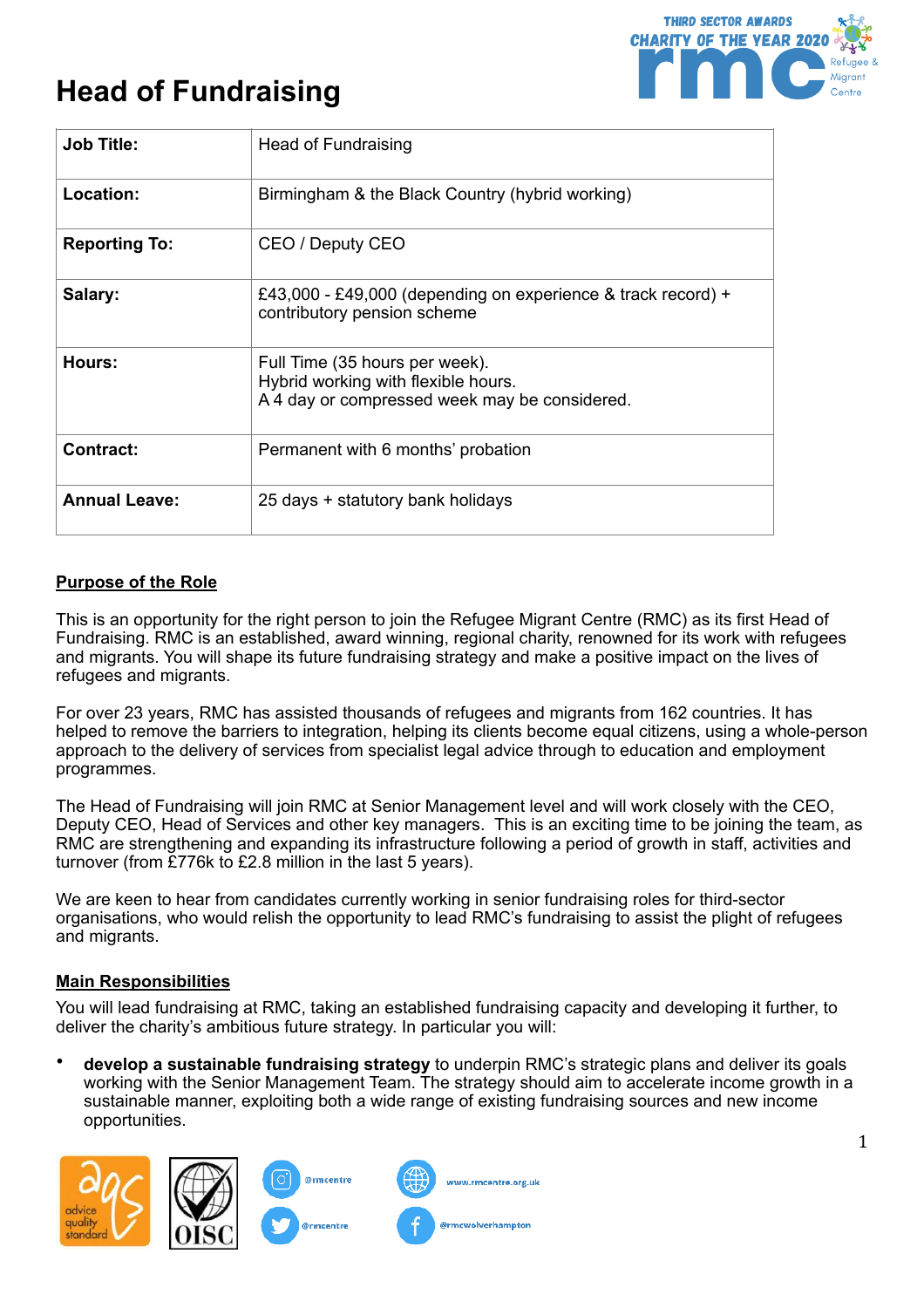- **increase fundraising across the mix of income streams,** including trusts and foundations, private donors, corporate funders and statutory agencies. For this purpose, you will take the lead in writing and submitting high quality applications to a range of funders, and you will oversee fundraising events and appeals, including individual giving and legacy opportunities. You will need to ensure compliance with best practice in fundraising including use of data and confidentiality.
- **create cohesive fundraising marketing and communications** to support RMC's wider Marketing & Communications strategy developing compelling communications targeted at different audiences.
- **ensure effective measurement & evaluation,** working with the Senior Management Team so that RMC's impact measures are robust and can be effectively reported to funders.
- **contribute to RMC's overall strategic direction** as an active member of the Senior Management Team and ensure that RMC's fundraising efforts remain consistent with the charity's strategic goals.

# **Person Specification**

You will be educated to at least degree level, have at least five years experience and a successful track record of delivering substantial results at a senior management level. You should be able to demonstrate skills and competency in the following areas:

#### **Strategic thinking and analytical skills to:**

- develop big-picture strategy, place strategy in the wider context and identify its opportunities and threats; and
- quickly and proficiently absorb new information and data to draw insightful conclusions.

#### **Strong planning and operational delivery to:**

- translate strategy into deliverable operational plans;
- drive measurement & evaluation of core and programme activities;
- initiate new ideas but also adapt to existing processes and systems; and
- be well-organised, able to prioritise and have good attention to detail.

#### **Sound financial acumen to:**

- understand basic financial principles, accounting and budgeting; and
- be able to build, track, forecast and report against fundraising budgets.

#### **Good communications skills to:**

- represent RMC at high-level meetings with a broad range of stakeholders and funders;
- articulate complex ideas simply and effectively; and
- have excellent oral, written and presentational skills.

#### **Collaborative team player who:**

- works effectively with colleagues to establish positive working relationships;
- is flexible and can adjust to changing priorities; and
- has a strong work ethic, is calm under pressure and has a can-do attitude

#### **Flexible working & benefits**

#### **Flexible working:**

RMC is committed to providing a positive and flexible working environment for its staff. The role of Head of Fundraising is a full-time, permanent contract with a six-month probationary period and a mix of home and office working. A four-day week or compressed week may also be considered.